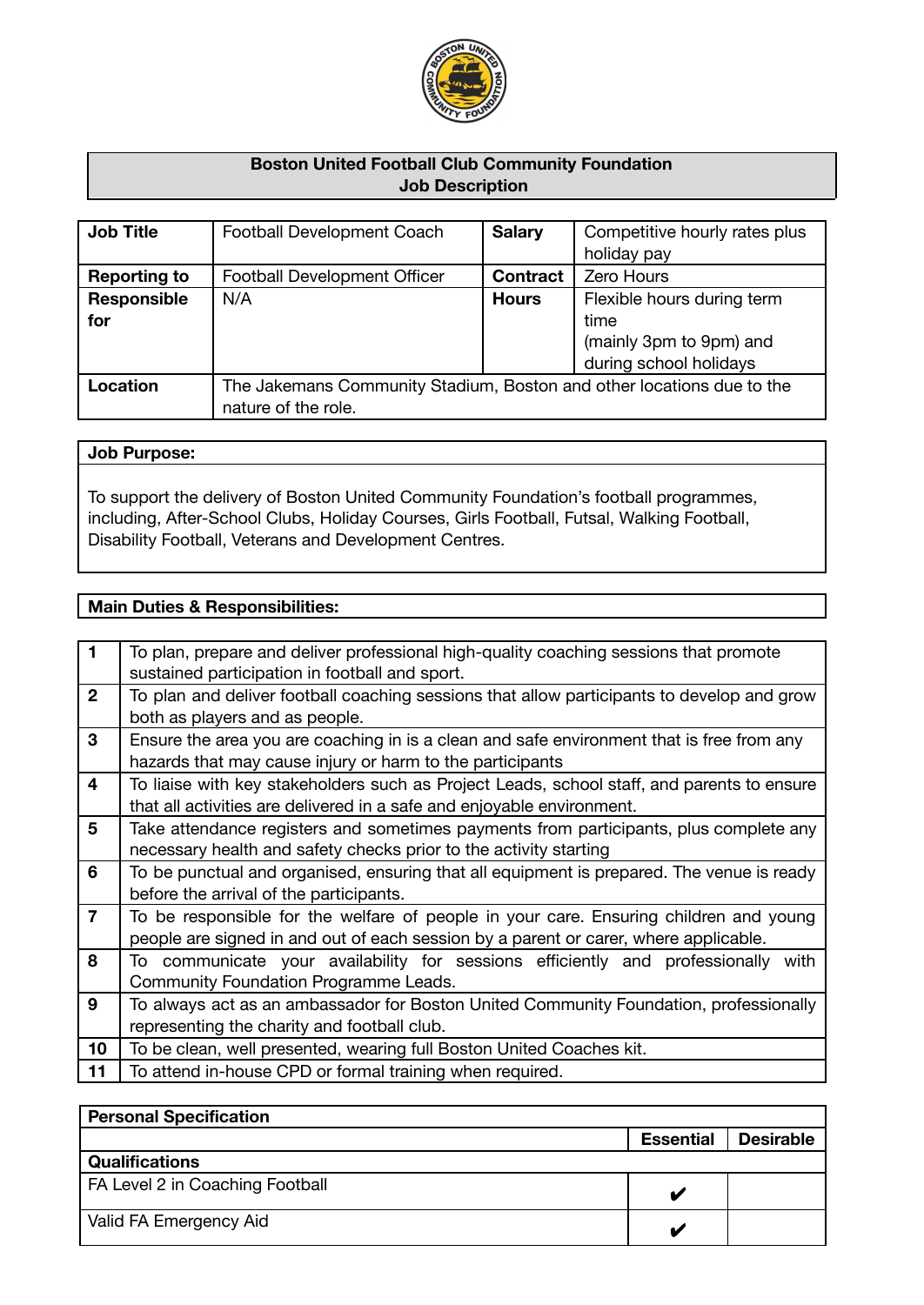

| Valid FA Safeguarding Children Certificate                                                                                              |   |  |
|-----------------------------------------------------------------------------------------------------------------------------------------|---|--|
| Valid FA Enhanced DBS Check                                                                                                             |   |  |
| <b>FA Youth Modules</b>                                                                                                                 |   |  |
| FA Futsal Level 2                                                                                                                       |   |  |
|                                                                                                                                         |   |  |
| <b>Knowledge and Experience</b>                                                                                                         |   |  |
| Two years relevant coaching experience within a wide range of<br>settings                                                               | V |  |
| Experience of coaching football in schools and/or the community                                                                         |   |  |
| Experience of working with a range of partners                                                                                          |   |  |
| Experience supervising and mentoring assistants and support staff                                                                       |   |  |
|                                                                                                                                         |   |  |
| <b>Skills and Abilities</b>                                                                                                             |   |  |
| Ability to communicate effectively with participants, parents and                                                                       | V |  |
| partners                                                                                                                                |   |  |
| Ability to work individually and as part of a team                                                                                      | V |  |
| Excellent planning and organisational skills and attention to detail                                                                    |   |  |
| A drive to help people achieve their goals                                                                                              | V |  |
| Willingness to work unsocial hours, including evenings and weekends                                                                     | V |  |
| Ability to evaluate sessions and provide quality feedback to                                                                            | V |  |
| participants, assistants, and support staff                                                                                             |   |  |
|                                                                                                                                         |   |  |
| <b>Other</b>                                                                                                                            |   |  |
| Must satisfy relevant pre-employment checks including two<br>satisfactory references and Enhanced FA DBS Check.                         |   |  |
| To hold a current full driving licence and ability to undertake any                                                                     | V |  |
| necessary travel in connection with the duties of the post                                                                              |   |  |
| Must be able to recognise discrimination in its many forms and adhere<br>to the BUFCCF equality & diversity policies.                   |   |  |
| To have knowledge and understanding of health and safety issues and<br>to follow the policies and procedures of Boston United Community |   |  |
| Foundation in such regard.                                                                                                              |   |  |
| Undertake other duties as required ensuring efficient work on behalf of                                                                 | V |  |
| the Boston United Community Foundation team                                                                                             |   |  |

| <b>Control of Resources</b> |                                                                               |  |
|-----------------------------|-------------------------------------------------------------------------------|--|
| <b>Staff</b>                | The employee is responsible for supervising any assistant coaches while       |  |
|                             | working on the football development projects.                                 |  |
| Volunteers/                 | The employee is responsible for working with the Football Development Officer |  |
| <b>Work</b>                 | to supervise volunteers and work experience placements and integrate them     |  |
| <b>Experience</b>           | into the work programme.                                                      |  |
| Equipment                   | Ensure you check and look after Boston United Community Foundation's          |  |
|                             | equipment, which is necessary for the effective delivery of your sessions.    |  |